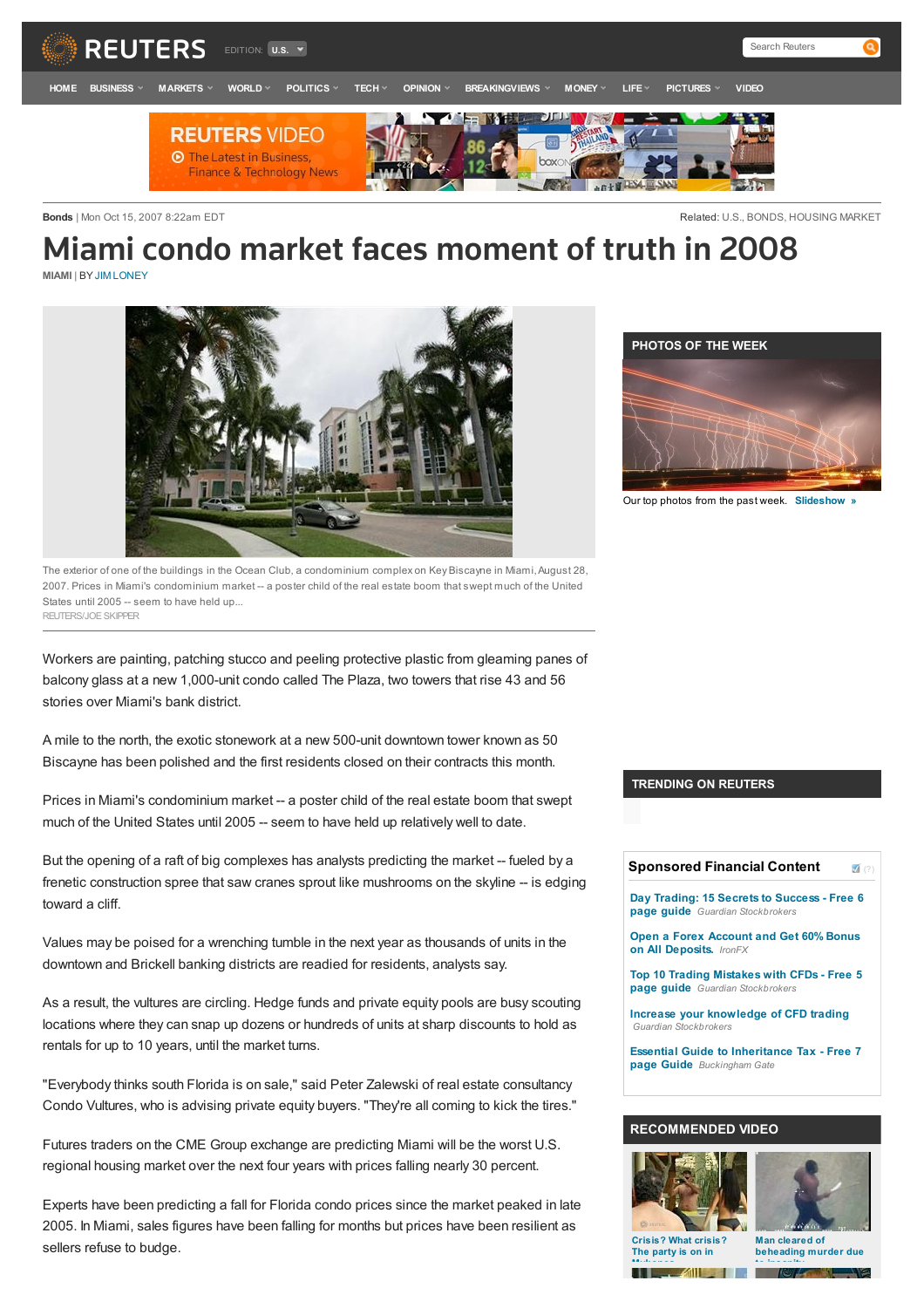InAugust, for example, condo sales in Miami-Dade County dropped 44 percent while the median price rose 5 percent to \$262,000, according to the Florida Association of Realtors.

But the number of condos on sale has climbed to 25,000, a 36-month supply, compared to six to 12 months in a healthy market.

Market analysts say vulture funds could move on a stone-cold market in the next year.

"We have \$200 million to acquire distressed condo conversion projects in Florida," said Matthew Martinez, point-man for a Connecticut-based private equity fund. "We're looking at purchases of \$7 million and up, all-cash."

Some analysts believe 2008 will be the turning point, when pre-construction buyers are forced to pony up the full purchase price or walk away from deposits, speculators feel the pain of holding too many properties and developers need to dump excess units at discounts of 30, 40 or even 50 percent.

"In May or so, the true blood is going to flow," Zalewski said. "Many of the hedge funds are looking for a minimum of 100 units in the same building."

## UNPRECEDENTED BOOM-BUST

Miami's condo-building spree was the biggest in its history -- a history replete with booms, busts, and swampland scams.

At the peak some 60,000 units were under construction, planned or permitted in the city of Miami, whose 400,000 people represent only 16 percent of Miami-Dade County.

Some of those projects have been canceled. But the ones already underway and soon ready for residents are shrouded in uncertainty as buyers look to back away from contracts, unable to get mortgages or fearing they are paying too much.

"We have definitely not seen the bottom yet. In the next six to 12 months we'll see the beginnings of that moment of truth," said Brad Hunter of Metrostudy, a housing research firm.

"It could be 2012 to 2014 before this market needs to build more condos."

Between 2006 and 2009, one analyst said, developers will drop 28,000 new units into the Miami market. The downtown buildings are part of a daring plan to revitalize the city's dingy core, a few years ago a haven only for the homeless.

In just eight prominent buildings in the downtown and banking districts more than 6,600 units are nearly ready.

The Related Group, Florida's largest condo developer, expects The Plaza to be finished next month. The first tower of its 1,700-unit, \$1.25 billion bayside Icon complex is scheduled for August of next year with the second following in December.

Another developer's 516-unit, \$360-million tower called 900 Biscayne Bay is expected to be ready next spring. Down the street, the twin-tower, 870-unit Everglades on the Bay, is expected to be finished in the fall of 2008.

While conceding the market is tough, Related chief executive Jorge Perez said he is willing to join the hedge funds and private equity pools and has upward of \$100 million to snap up unwanted units to hold as rentals.

"There isn't a city where I can see the type of growth Miami is going to experience," Perez said. "Given that, do we have a blip, whether it's two years or four years, where we're going to have it rough? No question about it."

A smaller Miami-area condo glut in the 1980s took six years to correct, analysts say. This one could be worse.



#### SPONSORED TOPICS  $\circ$

- 1. **5 Best Cars to Buy**
- 2. **10 Best Cars 2015**
- 3. **Healthy Breakfast Ideas**
- 4. **Top 10 Cars to Buy**
- 5. **Best Retirement Investments**
- 6. **Precious Metals Investments**

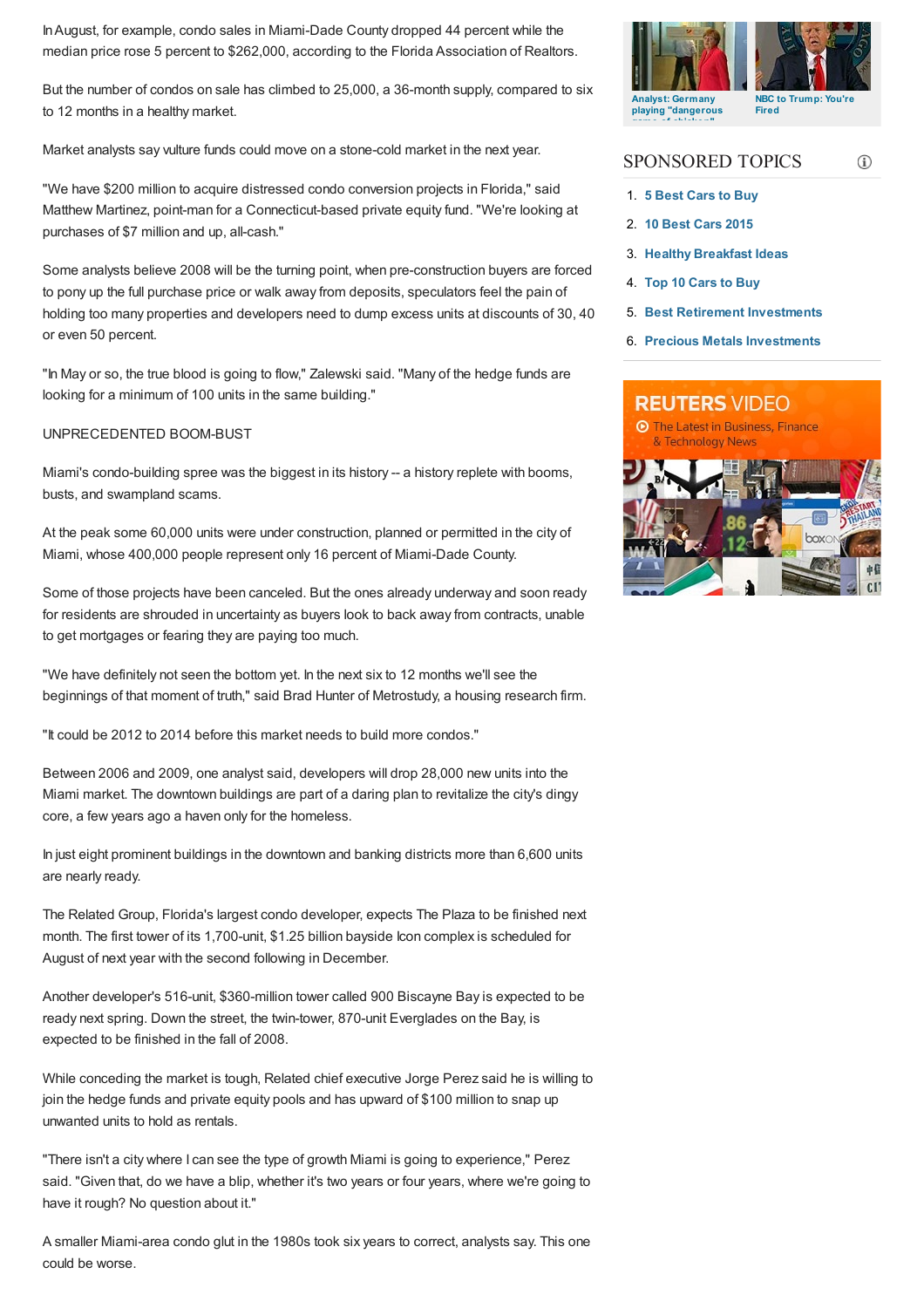"I think we've only seen the tip of the iceberg in terms of the pain the market will see," Martinez said.

## **From The Web** Sponsored Links by Taboola



*Hotel Bargains Blog*



**Hidden Ways to Save on Hotels Use interrupts to share data between programming**

**Entrepreneurs**



*Intel Risottop.com* **14 Celebrities Who Owe their Smiles to Plastic Surgery**



**Warren Buffett Releases Monster 43-Page Half-Century Letter To**

#### **Sponsored Financial Content**

- **Day Trading: 15 Secrets to Success - Free 6**
- **Open a Forex Account and Get 60% Bonus on All Deposits.** *IronFX*
- **Essential Guide to Inheritance Tax - Free 7 page Guide** *Buckingham Gate*
- **Top 10 Trading Mistakes with CFDs - Free 5**
- **Expert views on the global markets from RMG Wealth Management** *MarketViews*

6. **Cheapest Cell Phone Plans** 7. **Security Camera Systems** 8. **Retirement Annuity Rates** 9. **Best Smartphones of 2015** 10. **Top Fuel [Efficient](http://www.reuters.com/article/2015/07/05/us-eurozone-greece-eu-idUSKCN0PF11S20150705) Cars**

# **More From Reuters**

**That's How You Find Awesome**

**Cruise Deals!**

- **German calls for Grexit mount as EU stunned by 'No' vote** *| 5 Jul*
- $\ddot{\phantom{0}}$ **Advice for Greece: Never play chicken with Germany** *| 2 Jul*
- **Failure of new U.S. weapons systems may be more than science fiction** *| 2 Jul*
- $\bullet$ **Greek government must explain next step-Luxembourg PM** *| 5 Jul*
- **Greece will struggle to stay in euro** *| 6 Jul*



- 1. **Best Income Funds**
- 2. **Top Stock Picks**
- 3. **Penny Stocks to Invest In**
- 4. **Average Retirement Income**
- 5. **2015 Best SUVs**





#### $(2)$

- **page guide** *Guardian Stockbrokers*
- 
- 
- **page guide** *Guardian Stockbrokers*
- 

 $\odot$